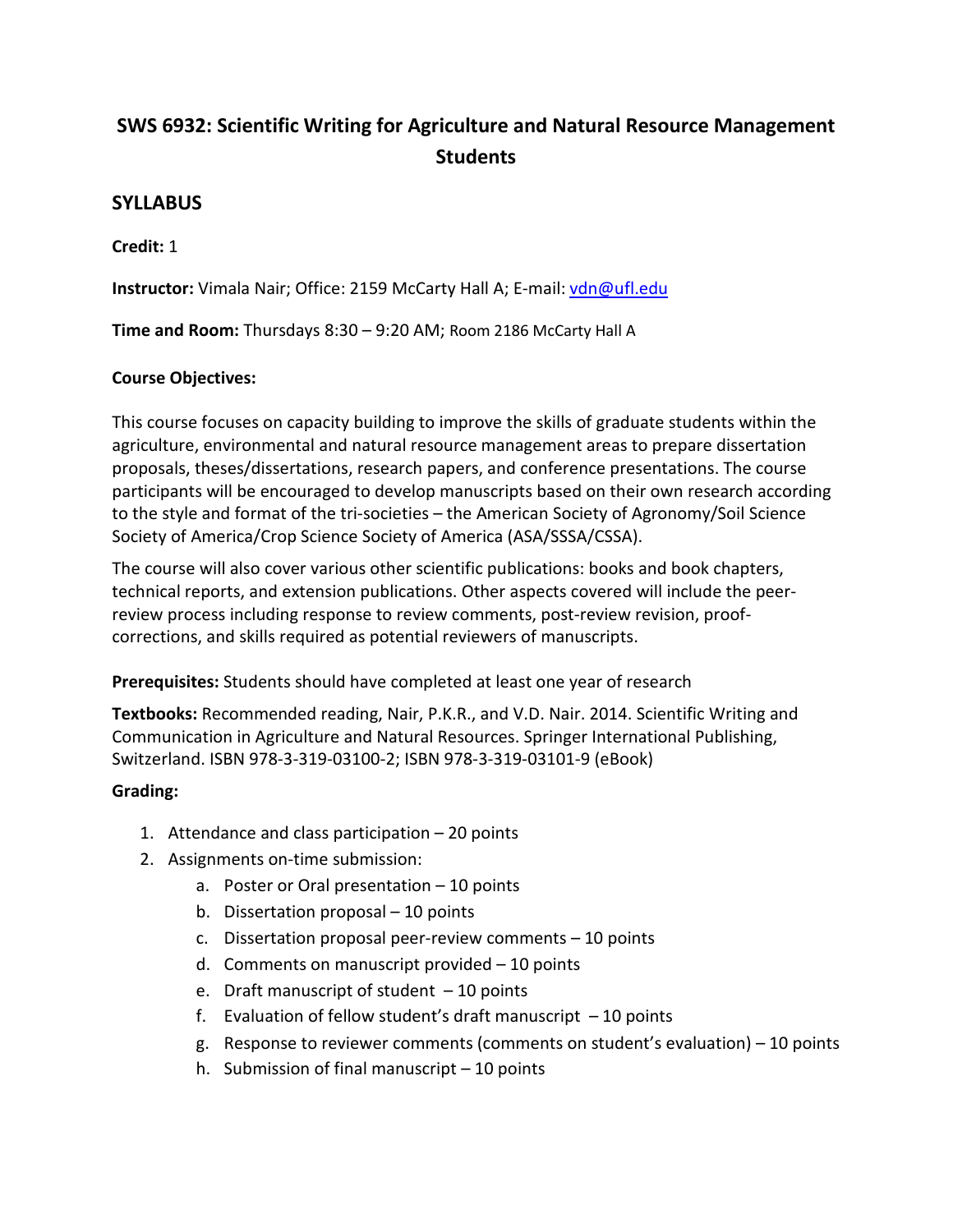## **Grading scheme**

| Letter | $\Gamma$ | $A^-$           | $B+$      | u         | $B -$                     | ∽<br>◡                  | ╰         | ֊     | ມ+        | -         | - יש                          | E                    |
|--------|----------|-----------------|-----------|-----------|---------------------------|-------------------------|-----------|-------|-----------|-----------|-------------------------------|----------------------|
| Grade  |          |                 |           |           |                           |                         |           |       |           |           |                               |                      |
| Points | >90      | O7<br>$89 - 8'$ | $86 - 83$ | $82 - 80$ | $\overline{a}$<br>$79-$ . | $\overline{z}$<br>$76-$ | -70<br>72 | 69–67 | $66 - 63$ | $62 - 60$ | $\epsilon$<br>$59-$<br>້<br>ັ | $-5^{\circ}$<br>ו ג> |

#### **Academic Honesty**

As a student at the University of Florida, you have committed yourself to uphold the Honor Code, which includes the following pledge: "*We, the members of the University of Florida community, pledge to hold ourselves and our peers to the highest standards of honesty and integrity."* You are expected to exhibit behavior consistent with this commitment to the UF academic community, and on all work submitted for credit at the University of Florida, the following pledge is either required or implied: *"On my honor, I have neither given nor received unauthorized aid in doing this assignment*."

It is assumed that you will complete all work independently in each course unless the instructor provides explicit permission for you to collaborate on course tasks (e.g. assignments, papers, quizzes, exams). Furthermore, as part of your obligation to uphold the Honor Code, you should report any condition that facilitates academic misconduct to appropriate personnel. It is your individual responsibility to know and comply with all university policies and procedures regarding academic integrity and the Student Honor Code. Violations of the Honor Code at the University of Florida will not be tolerated. Violations will be reported to the Dean of Students Office for consideration of disciplinary action. For more information regarding the Student Honor Code, please see: [http://www.dso.ufl.edu/SCCR/honorcodes/honorcode.php.](http://www.dso.ufl.edu/SCCR/honorcodes/honorcode.php)

#### **Software Use:**

All faculty, staff and students of the university are required and expected to obey the laws and legal agreements governing software use. Failure to do so can lead to monetary damages and/or criminal penalties for the individual violator. Because such violations are also against university policies and rules, disciplinary action will be taken as appropriate.

#### **Campus Helping Resources**

Students experiencing crises or personal problems that interfere with their general well-being are encouraged to utilize the university's counseling resources. The Counseling & Wellness Center provides confidential counseling services at no cost for currently enrolled students. Resources are available on campus for students having personal problems or lacking clear career or academic goals, which interfere with their academic performance.